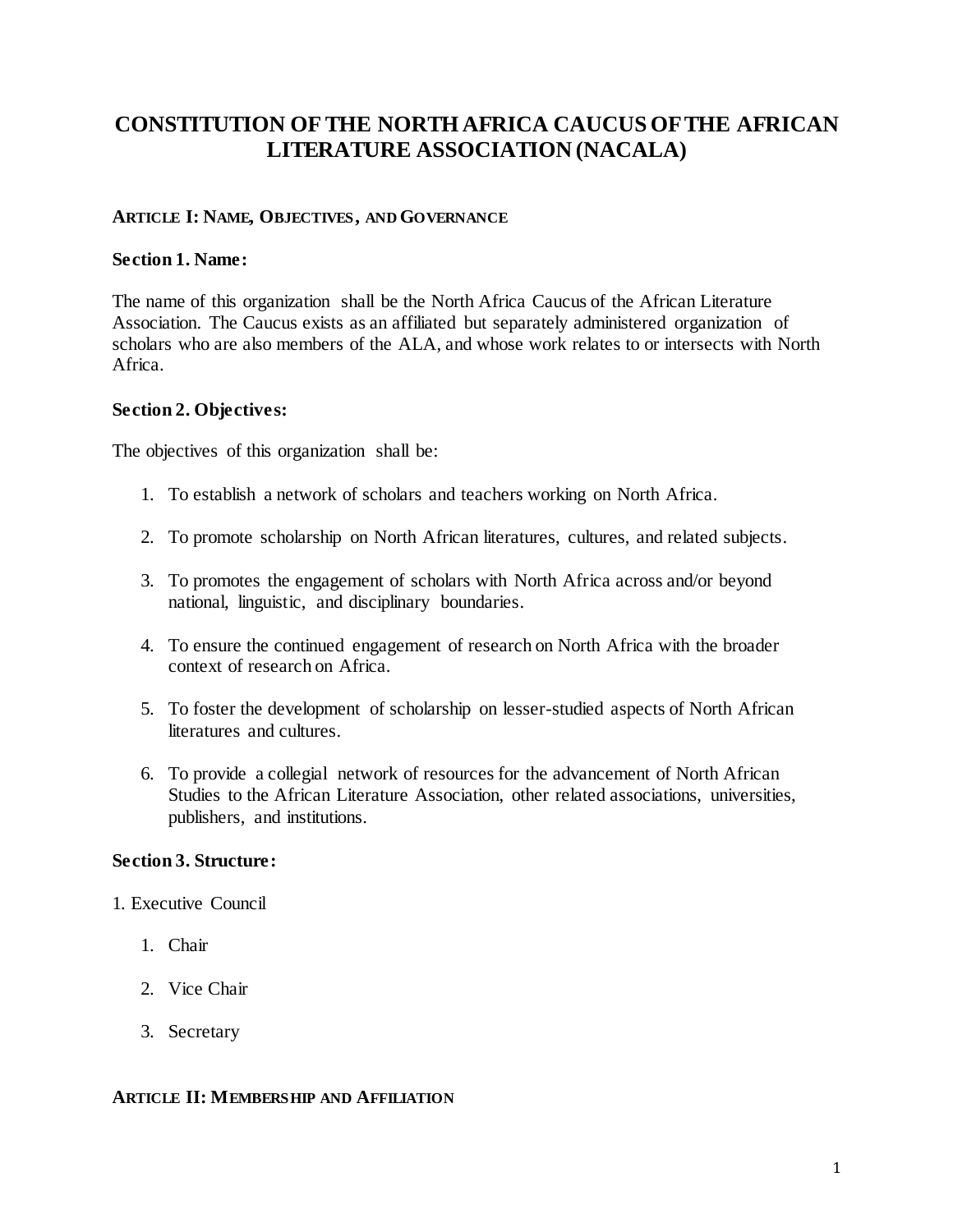## **Section 1. Members:**

Membership in the Caucus is open to ALA members interested in North Africa.

#### **Section 2. Voting:**

Elections will be held yearly for the designated officers at the annual meeting. Votes will be cast by secret ballot. Each financial member shall be entitled to cast one ballot, which may also be cast for that member by proxy or in written form.

## **Section 4. Activities:**

- A. Holding annual meetings at the ALA's Annual Conference;
- B. Sponsoring meetings, panels, seminars, roundtables, etc. in conjunction with the annual meetings of the ALA;
- C. Titles suggested by the caucus through its Chair will supply panels and roundtables.

## **Section 5. Meetings:**

- A. Notice of place of meeting shall be given in the program of the conference. When possible, the caucus' Executive chair will submit a preferred time to convene and will consult with members concerning possible time slots.
- B. Other meetings of the caucus will be convened upon request of members.

#### **Section 6. Officers:**

Officers shall be elected for a one-year term. The Vice Chair shall succeed to the office of Chair in the year following his/her term as Vice Chair. The Chair will be the caucus' representative on the ALA Executive Council.

#### **ARTICLE III: COORDINATION AND MANAGEMENT DUTIES**

#### **Section 1. Chair:**

The Chair shall preside over meetings and facilities and otherwise manage the affairs of the Caucus. The Chair shall call and coordinate meetings and shall work with the Secretary to make announcements public. The chair shall also be the representative of the caucus to other organizations and the public, and seek to recruit members.

#### **Section 2. Vice Chair:**

The Vice Chair shall perform all duties of the Chair in the event that the Chair is unable to do so.